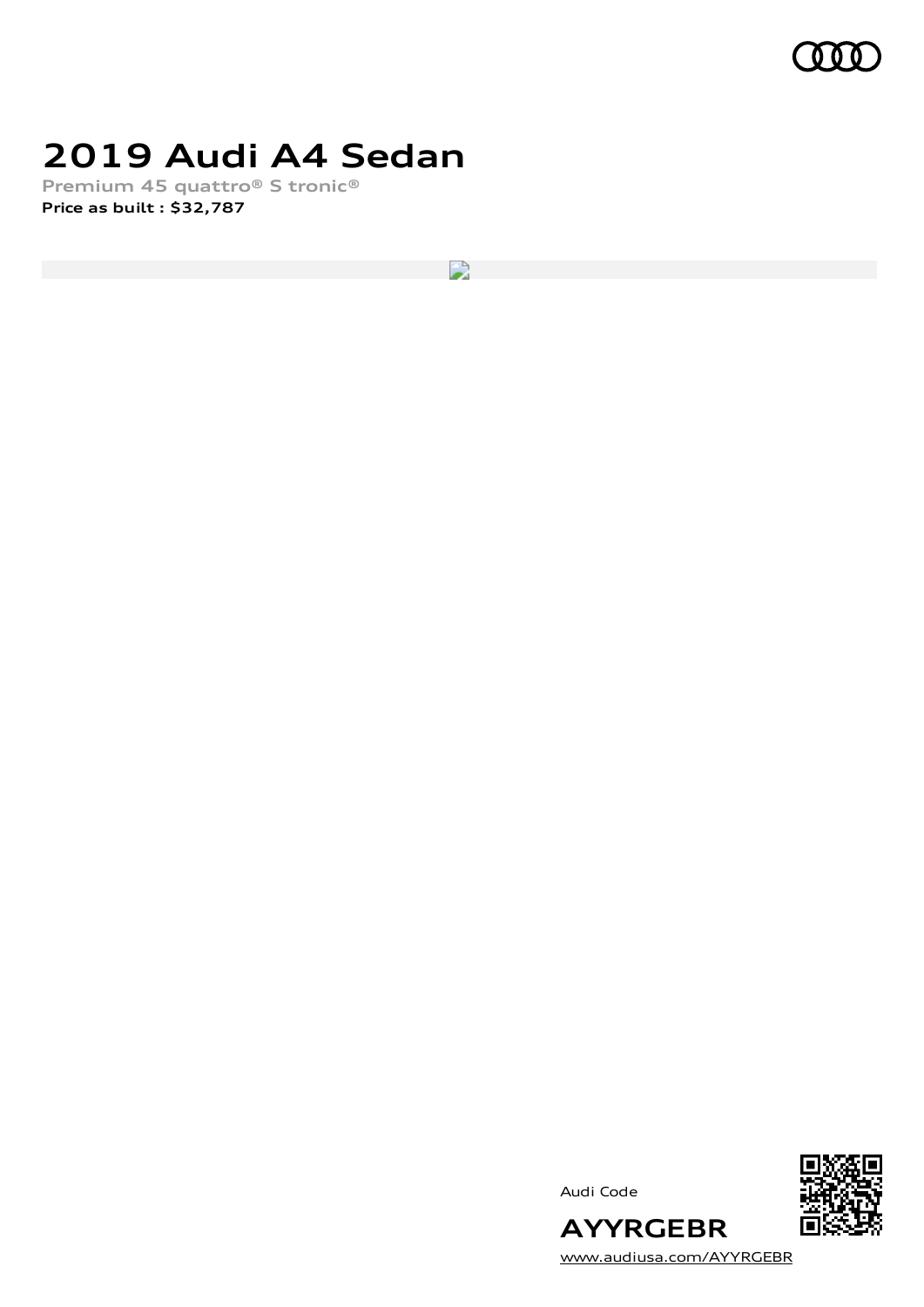## **Summary**

#### **Audi 2019 Audi A4 Sedan** Premium 45 quattro® S tronic®

**Price as buil[t](#page-10-0)** \$32,787

#### **Exterior colour**

Manhattan Gray metallic

#### $\overline{\phantom{a}}$

#### **Further Information**

| Warranty        |              |
|-----------------|--------------|
|                 | N٥           |
| Mileage         | 28,816 miles |
| Type of vehicle | Used car     |

#### **Interior colour**

| Black |
|-------|
| Black |
| Black |
| Black |
|       |

#### **Audi Code** AYYRGEBR

**Your configuration on www.audiusa.com** [www.audiusa.com/AYYRGEBR](https://www.audiusa.com/AYYRGEBR)

**Commission number** ac669fc10a0e09a830c0

#### **Technical Specifications**

| Engine type                  | 2.0-liter four-cylinder                       |
|------------------------------|-----------------------------------------------|
| stroke                       | Displacement/Bore and 1,984/82.5 x 92.8 cc/mm |
| Torque                       | 273 @ 1,600 - 4,500 lb-ft@rpm                 |
| Top track speed              | 130 mph mph $1$                               |
| Acceleration (0 - 60<br>mph) | 5.6 seconds seconds                           |
| Recommended fuel             | Premium                                       |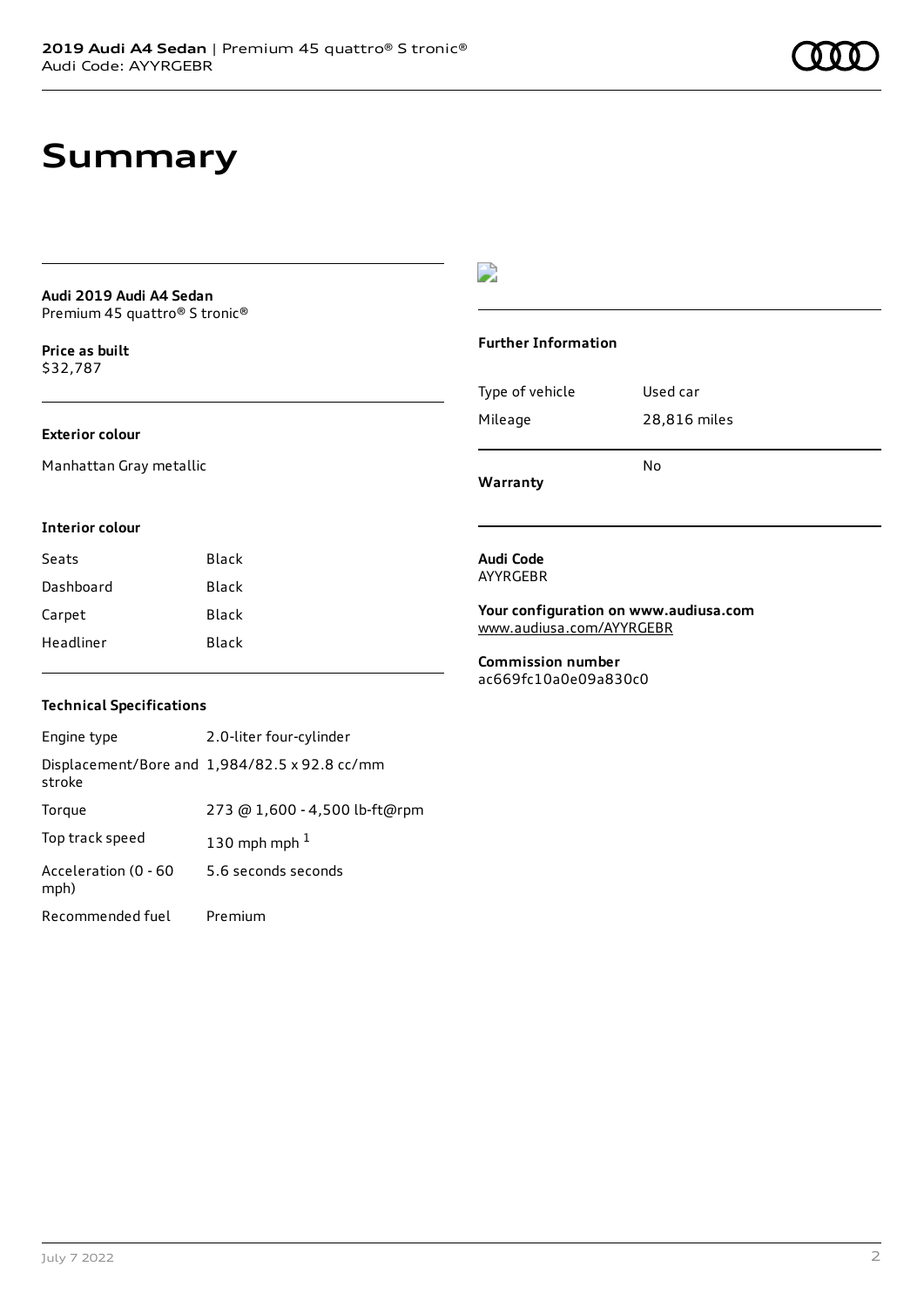# **Equipment**

Manhattan Gray metallic

Audi advanced key-keyless start, stop and entry

Power-adjustable, heated exterior side mirrors with memory

Convenience package

Audi pre sense® rear

Audi side assist

SiriusXM® Satellite Radio



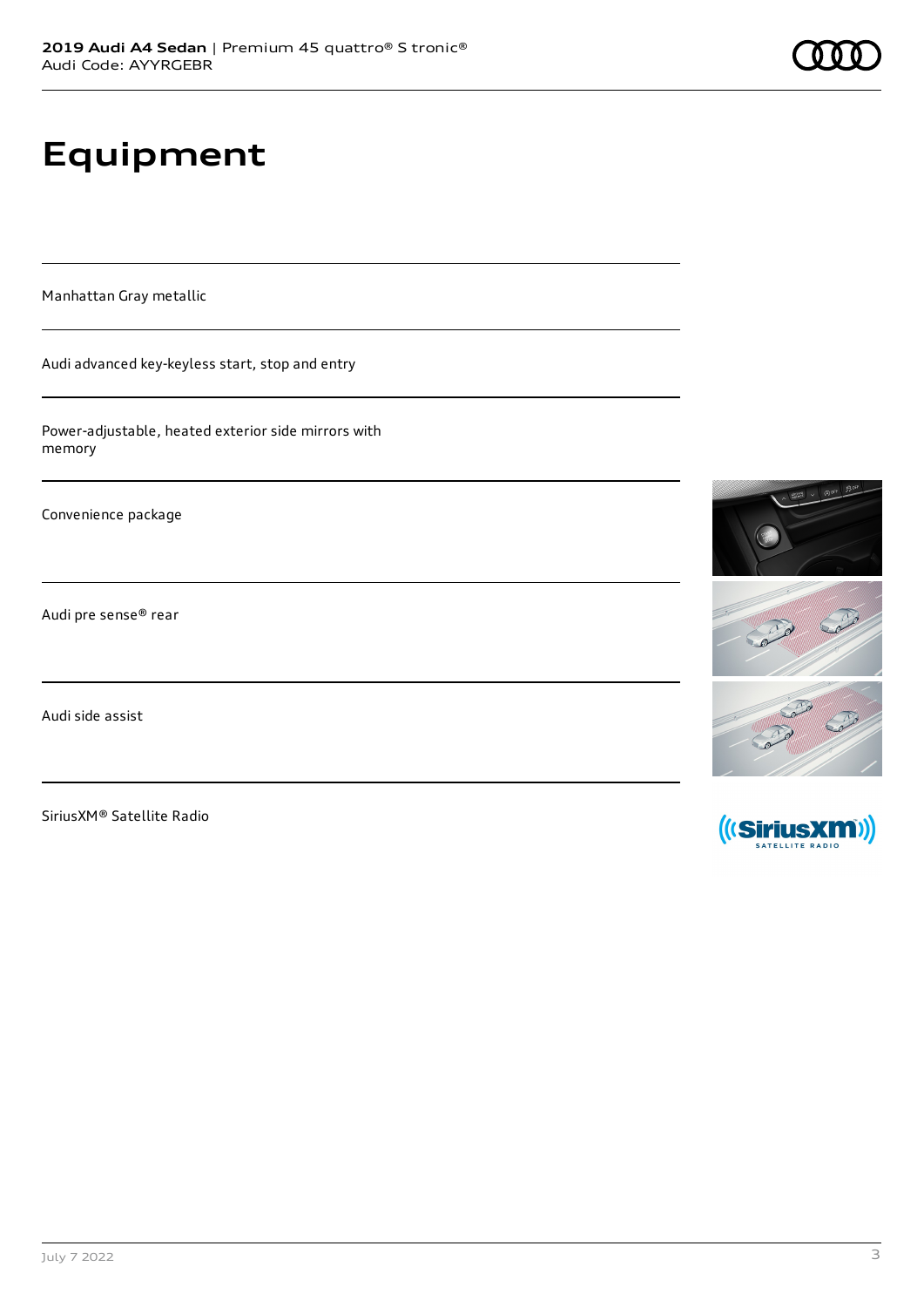## **Standard features**

#### **Safety and Security**

| 4UH             | Driver and front passenger dual-stage<br>airbags                 |
|-----------------|------------------------------------------------------------------|
| UH1             | Electromechanical parking brake                                  |
| 8T2             | Cruise control with coast, resume and<br>accelerate features     |
| VC <sub>2</sub> | Garage door opener (HomeLink®)                                   |
| 6Y2             | Top speed electronically limited to 130 mph                      |
| 4H3             | Integrated child door locks in rear doors                        |
| QZ7             | Electromechanical power steering                                 |
| 7K6             | Tire-pressure monitoring system                                  |
| 4X3             | Front thorax side airbags and Sideguard®<br>head curtain airbags |
| 3B7             | Lower Anchors and Tethers for Children<br>(LATCH) in rear seats  |
|                 |                                                                  |

#### **Exterior**

| 0PO             | Dual exhaust outlets with chrome tips                    |
|-----------------|----------------------------------------------------------|
| 1S1             | Car jack                                                 |
| 1 B A           | Dynamic suspension system                                |
| 8IH             | Xenon plus headlights with LED daytime<br>running lights |
| HM <sub>2</sub> | 17" 225/50 all-season tires                              |
| 8SP             | LED taillights with dynamic turn signals                 |
| 4KC             | Heat-insulating glass                                    |
| 0 <sub>NB</sub> | S line® fender badge                                     |
| 47B             | Aluminum trim around exterior windows                    |
| V17             | 17" 5-arm-dynamic design wheels                          |

### QE1 Storage package 3FE Sunroof VT5 S line® stainless steel door sill inlays 6NJ Cloth headliner 9AQ Three-zone automatic climate control 4L7 Auto-dimming interior rear view mirror with digital compass QQ1 LED interior lighting package 1XW Three-spoke multifunction steering wheel with shift paddles 6E3 Front center armrest

4E2 Electric tailgate/trunk lid release from inside

- 5XF Dual front sun visors with lighted vanity mirrors
- 3NT Split folding 40/20/40 rear seatbacks
- N1F Leather seating surfaces
- 4A3 Heated front seats

**Interior**

5MG Dark Brown Walnut Wood inlays

#### **Infotainment and Driver Assistance**

| <b>6K8</b>      | Audi pre sense® basic and Audi pre sense®<br>city                                                                     |
|-----------------|-----------------------------------------------------------------------------------------------------------------------|
| 2H1             | Audi drive select                                                                                                     |
| IW <sub>3</sub> | Audi connect CARE assistance and security<br>services                                                                 |
| UI <sub>2</sub> | Audi smartphone interface including Apple<br>CarPlay <sup>™</sup> and Google™ Android Auto™ for<br>compatible devices |
| KA <sub>2</sub> | Rear view camera                                                                                                      |
| 9VD             | Audi sound system                                                                                                     |

### **(1/2)**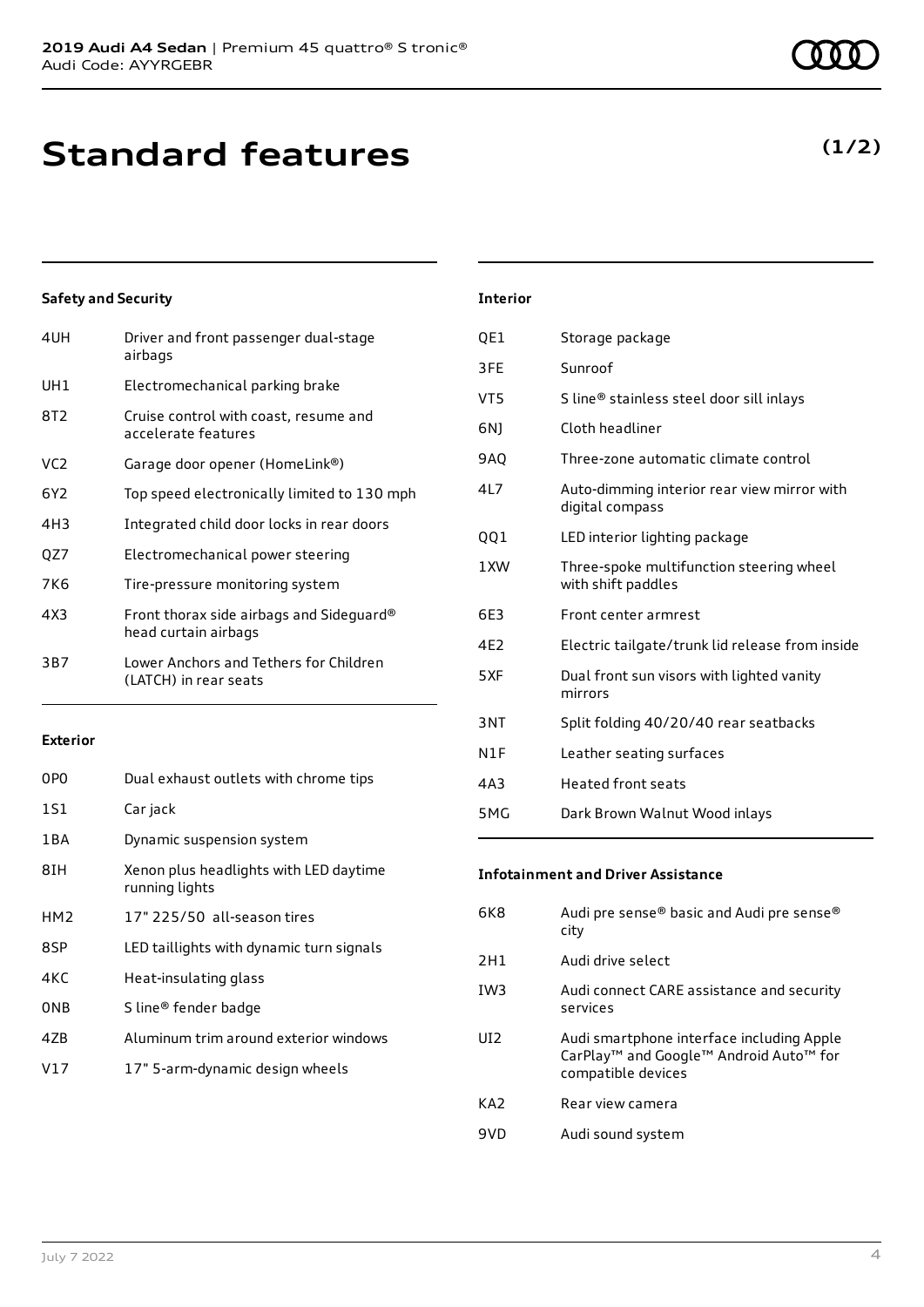**(2/2)**

## **Standard features**

#### **Infotainment and Driver Assistance**

- 9S7 Color driver information system
- 7UH Connectivity package
- I8S MMI® radio low
- 9ZX BLUETOOTH® wireless technology preparation for compatible devices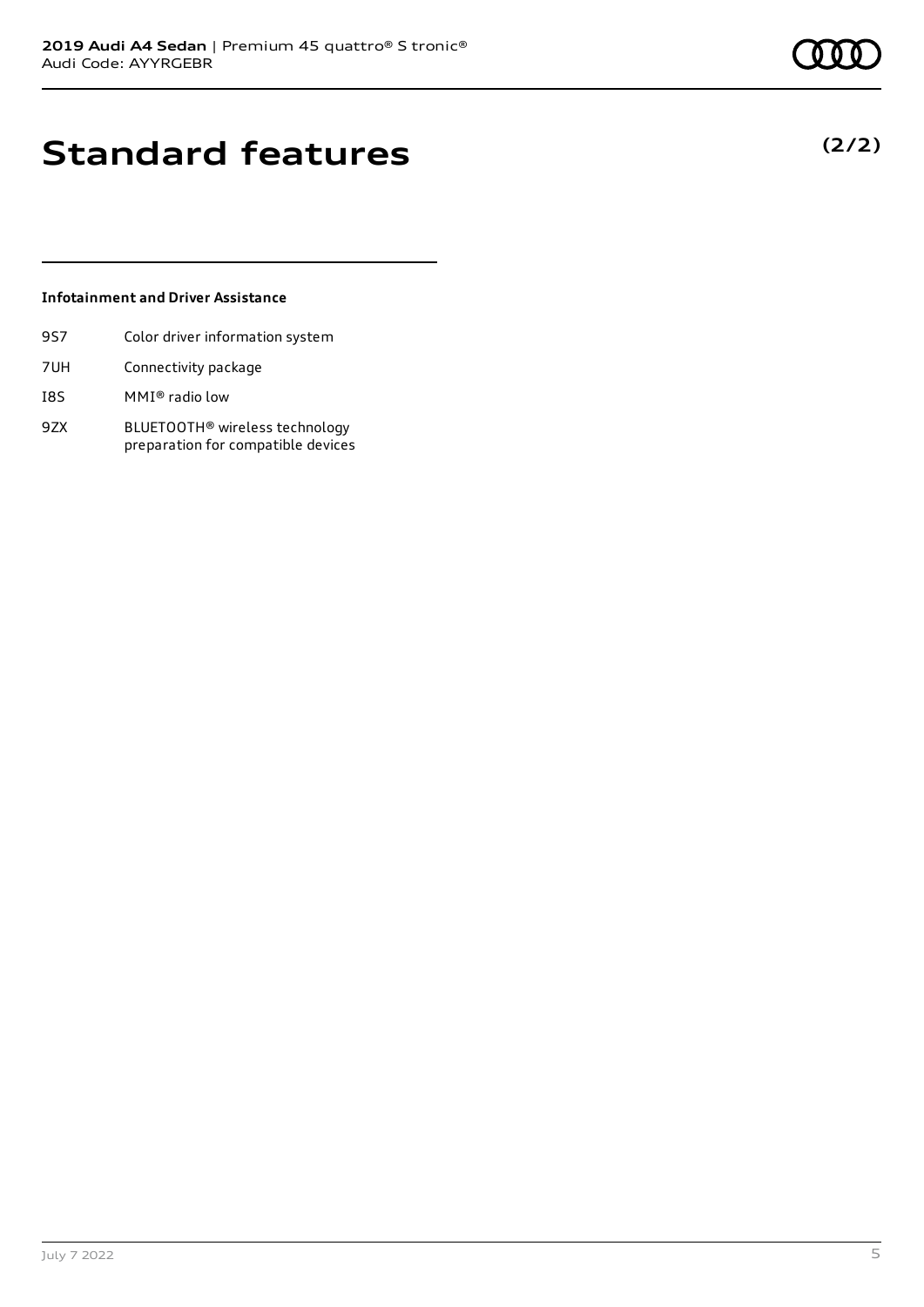# **Dealer remarks**

Certified. 2019 Audi A4 Manhattan Gray Metallic/SRR 2.0T Premium Certified, Call now, Se habla espanol, 7- Speed Automatic S tronic, quattro, Black Leather, Alarm System w/Motion Sensor, Audi Advanced Key, Audi Pre Sense Rear, Audi Side Assist w/Rear Cross Traffic Assist, Auto-Dimming Exterior Mirrors, Convenience Package, Memory for Driver's Seat, SiriusXM Satellite Radio. CARFAX One-Owner. quattro 7-Speed Automatic S tronic 2.0L I4 TFSI DOHC

Odometer is 5668 miles below market average!

Audi Certified pre-owned Details:

\* Roadside Assistance

\* Includes 24/7 Roadside Assistance emergency towing, collision, jump start, flat tire change, emergency fuel service, lock-out service, extrication service, Audi assist, CARFAX Vehicle History Report and SiriusXM satellite radio complimentary 90 day subscription. If Audi New Vehicle Limited Warranty (NVLW) coverage remains at time of CPO purchase, CPO Limited Warranty Coverage commences upon expiration of NVLW and continues until 5 years from vehicle's original in-service date with no mileage limitation. If NVLW coverage has expired at time of CPO purchase, CPO Limited Warranty coverage commences at time of purchase and continues for 12 months with no mileage limitation. Limited warranty is transferable between private parties.

\* Transferable Warranty

\* Limited Warranty: 12 Month/Unlimited Mile beginning after new car warranty expires or from certified purchase date

- \* 300+ Point Inspection
- \* Vehicle History
- \* Warranty Deductible: \$0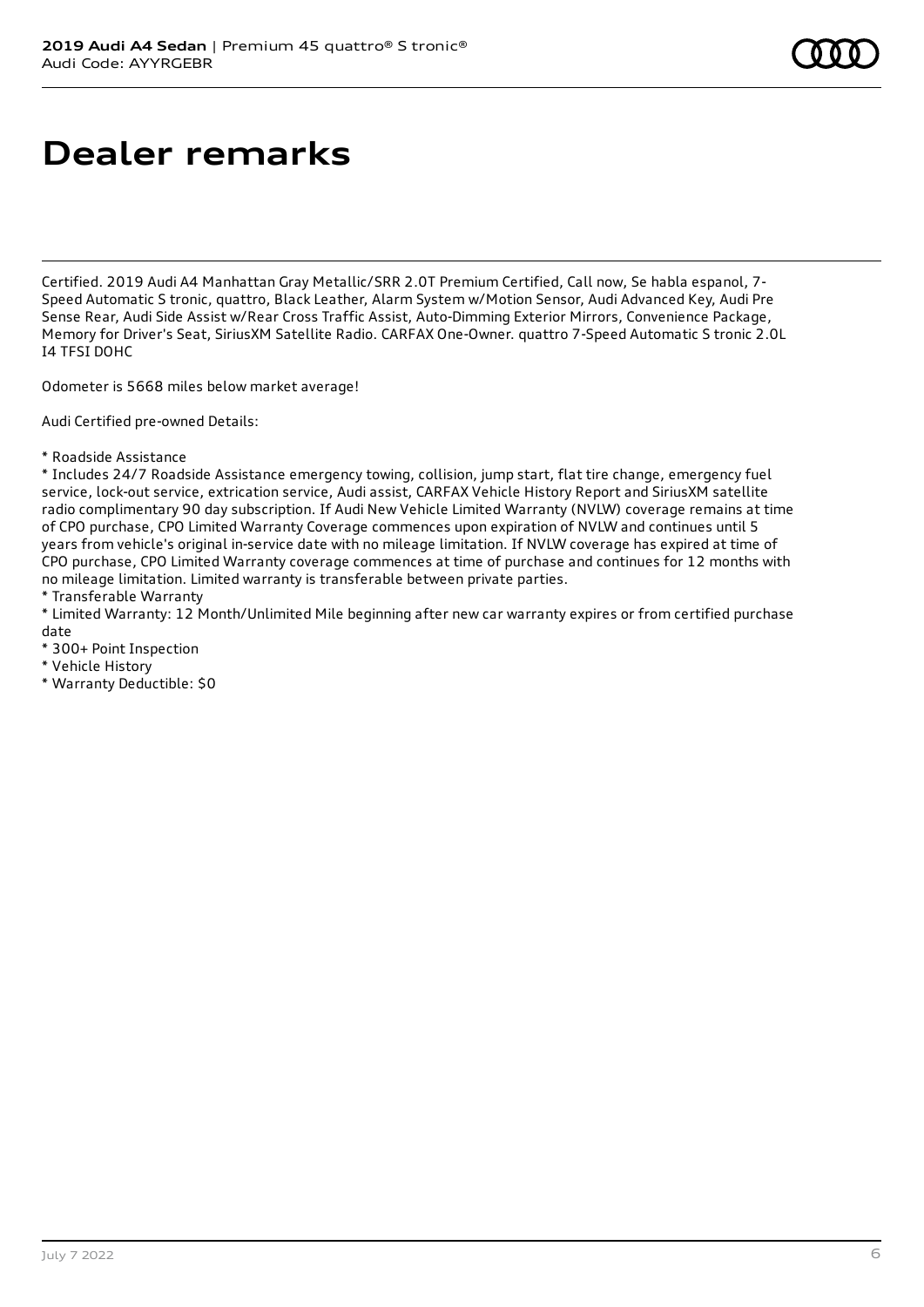## **Technical Specifications**

#### **engine**

| Engine type                                 | 2.0-liter four-cylinder                       |
|---------------------------------------------|-----------------------------------------------|
| Acceleration (0 - 60<br>mph)                | 5.6 seconds seconds                           |
| Power Level                                 | 45                                            |
| Engine block                                | Cast-iron                                     |
| Induction/fuel injection Turbocharged/TFSI® |                                               |
| Cylinder head                               | Aluminum-alloy                                |
| Max. output ps/hp                           | 248 @ 5,000 - 6,000 @ rpm                     |
| stroke                                      | Displacement/Bore and 1,984/82.5 x 92.8 cc/mm |
| Top track speed <sup>1</sup>                | 130 mph mph                                   |
| Torque                                      | 273 @ 1,600 - 4,500 lb-ft@rpm                 |
| Valvetrain                                  | 16 valve DOHC with Audi valvelift             |

| body                      |                                                                                                                                                              |
|---------------------------|--------------------------------------------------------------------------------------------------------------------------------------------------------------|
| Material                  | Lightweight construction<br>technology - multi-material body<br>construction (steel and aluminum<br>composition) and multistep anti-<br>corrosion protection |
| Corrosion protection      | Multistep anti-corrosion protection                                                                                                                          |
| warranty                  |                                                                                                                                                              |
| Warranty                  | 4-Year/50,000 mile Audi New<br>Vehicle Limited Warranty                                                                                                      |
| Maintenance               | 12-month/10,00 mile (whichever<br>occurs first) NO CHARGE first<br>scheduled maintenance                                                                     |
| <b>Electrical system</b>  |                                                                                                                                                              |
| Alternator                | 14 Volt - 110-150A                                                                                                                                           |
| Battery                   | 12 Volt - 420A/70Ah                                                                                                                                          |
| Transmission   Drivetrain |                                                                                                                                                              |
| Gear ratios: 6th          | 0.508:1                                                                                                                                                      |
| Gear ratios: Final Drive  | 4.270:1                                                                                                                                                      |
| Gear ratios: 7th          | 0.386:1                                                                                                                                                      |
| Gear ratios: 4th          | 1.057:1                                                                                                                                                      |
| Transmission              | Seven-speed S tronic® dual-clutch<br>transmission with quattro <sup>®</sup> all-<br>wheel drive                                                              |
| Gear ratios: 5th          | 0.738:1                                                                                                                                                      |
| Gear ratios: 2nd          | 2.190:1                                                                                                                                                      |
| Gear ratios: 3rd          | 1.517:1                                                                                                                                                      |
| Gear ratios: Reverse      | 2.750:1                                                                                                                                                      |
| Gear ratios: 1st          | 3.188:1                                                                                                                                                      |

#### **steering**

| Steering type                             | Electromechanical speed-sensitive<br>power steering system |
|-------------------------------------------|------------------------------------------------------------|
| Turning diameter, curb-38.1 ft<br>to-curb |                                                            |
| Steering ratio                            | 15.9:1                                                     |

#### **suspension**

| Front axle | Five-link front independent steel<br>spring suspension |
|------------|--------------------------------------------------------|
| Rear axle  | Five-link rear independent steel<br>spring suspension  |

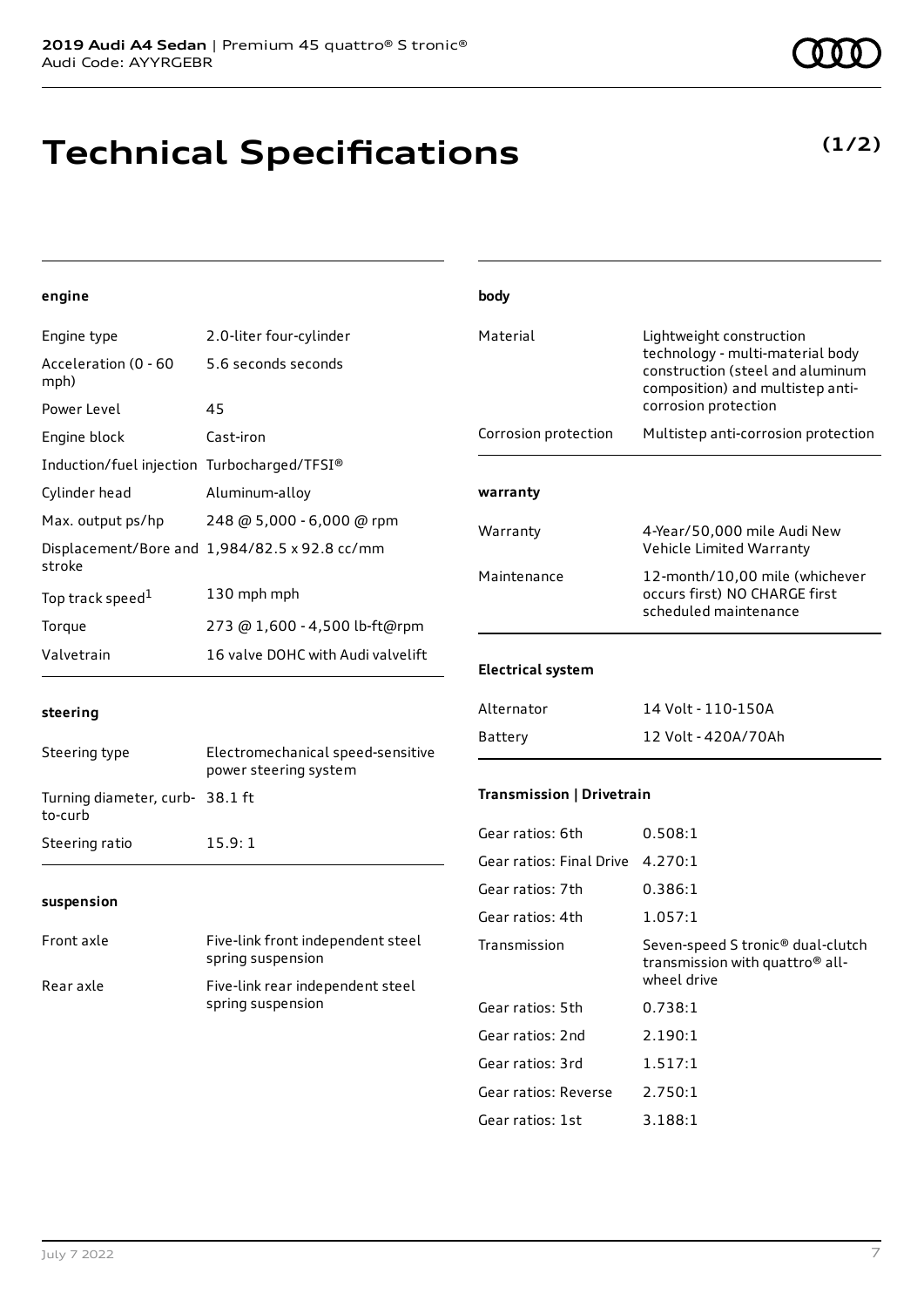# **Technical Specifications**

### **(2/2)**

#### **Brakes**

| <b>Front brakes</b> | 13.3 (ventilated disc) in |
|---------------------|---------------------------|
| Rear brakes         | 13.0 (ventilated disc) in |
| Parking brake       | Electromechanical         |

#### **Exterior Measurements**

| Height                           | 56.2 in  |
|----------------------------------|----------|
| Overall width without<br>mirrors | 72.5 in  |
| Lenath                           | 186.1 in |
| Wheelbase                        | 111.0 in |
| Drag coefficient                 | 0.27 Cw  |
| Overall width with<br>mirrors    | 79.6 in  |
| Track rear                       | 61.2 in  |
| Track front                      | 61.9 in  |
| Curb weight                      | 3,627 lb |

#### **Interior measurements**

| Seating capacity                          | 5                 |
|-------------------------------------------|-------------------|
| Shoulder room, rear                       | 54.5 in           |
| Head room with front<br>sunroof           | 38.9 in           |
| Leg room, rear                            | 35.7 in           |
| Shoulder room, front                      | 55.9 in           |
| Head room with rear<br>sunroof            | 37.4 in           |
| Leg room, front                           | $41.3$ in         |
| Cargo volume, rear<br>seatbacks up/folded | 13.0 cu ft, cu ft |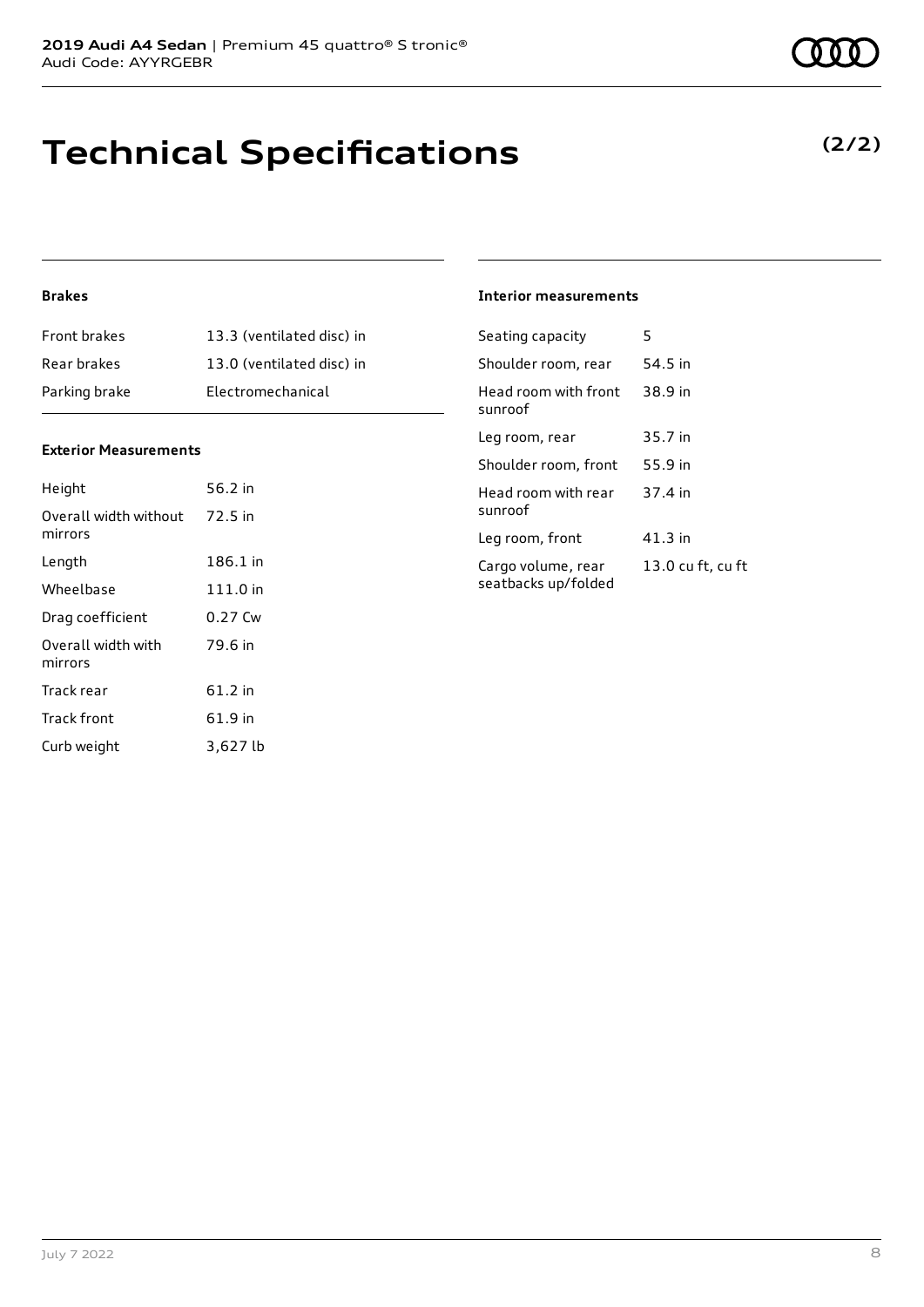## **Consumption- and emission**

#### **Consumption by NEDC**

| urban       | $23$ mpg |
|-------------|----------|
| extra-urban | 34 mpg   |
| combined    | 27 mpg   |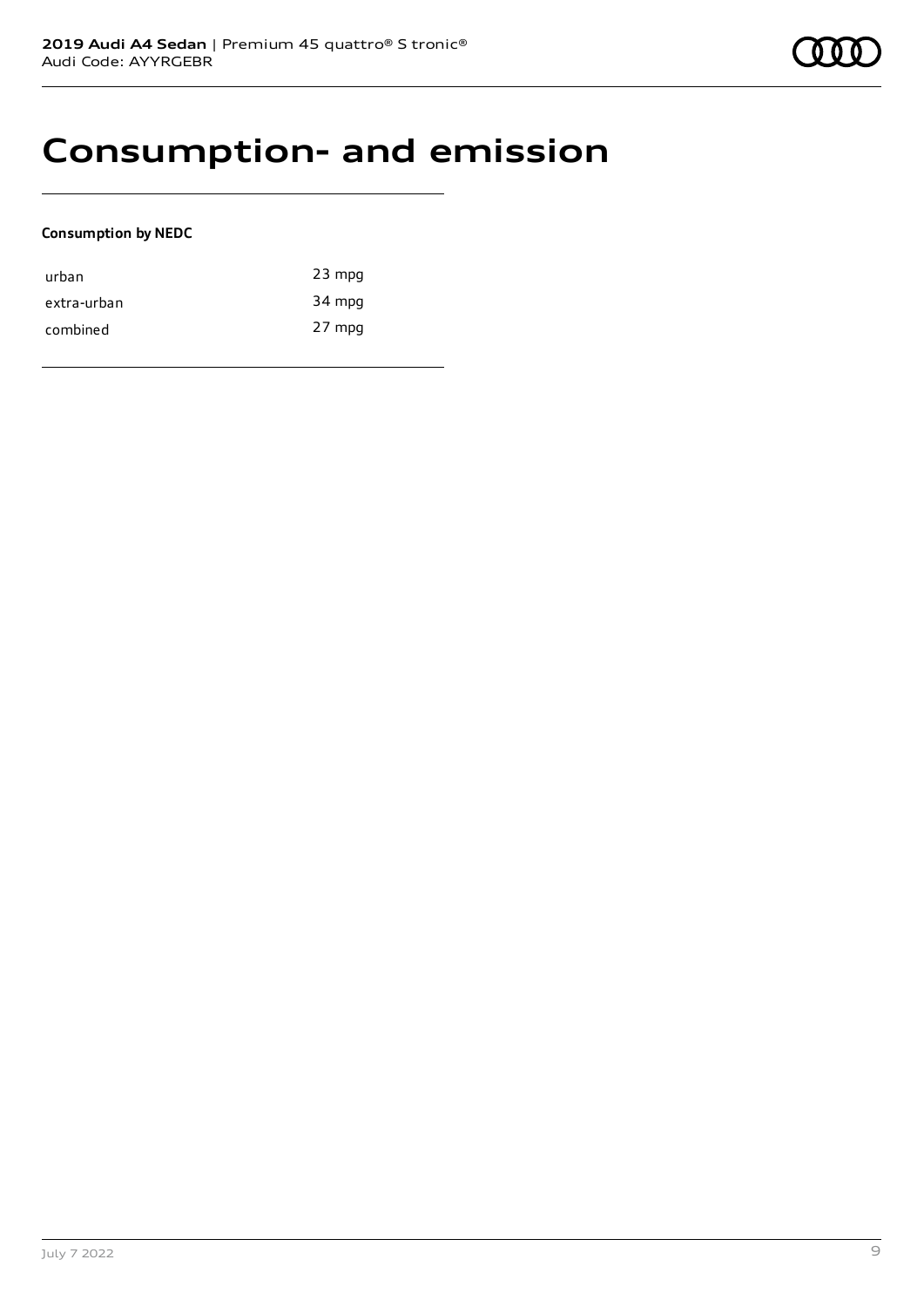

## **Contact**

Dealer **Audi Danbury**

25 Sugar Hollow Rd 06810 Danbury CT

Phone: +12037445202 FAX: 2037986637

www: [https://www.audidanbury.com](https://www.audidanbury.com/)